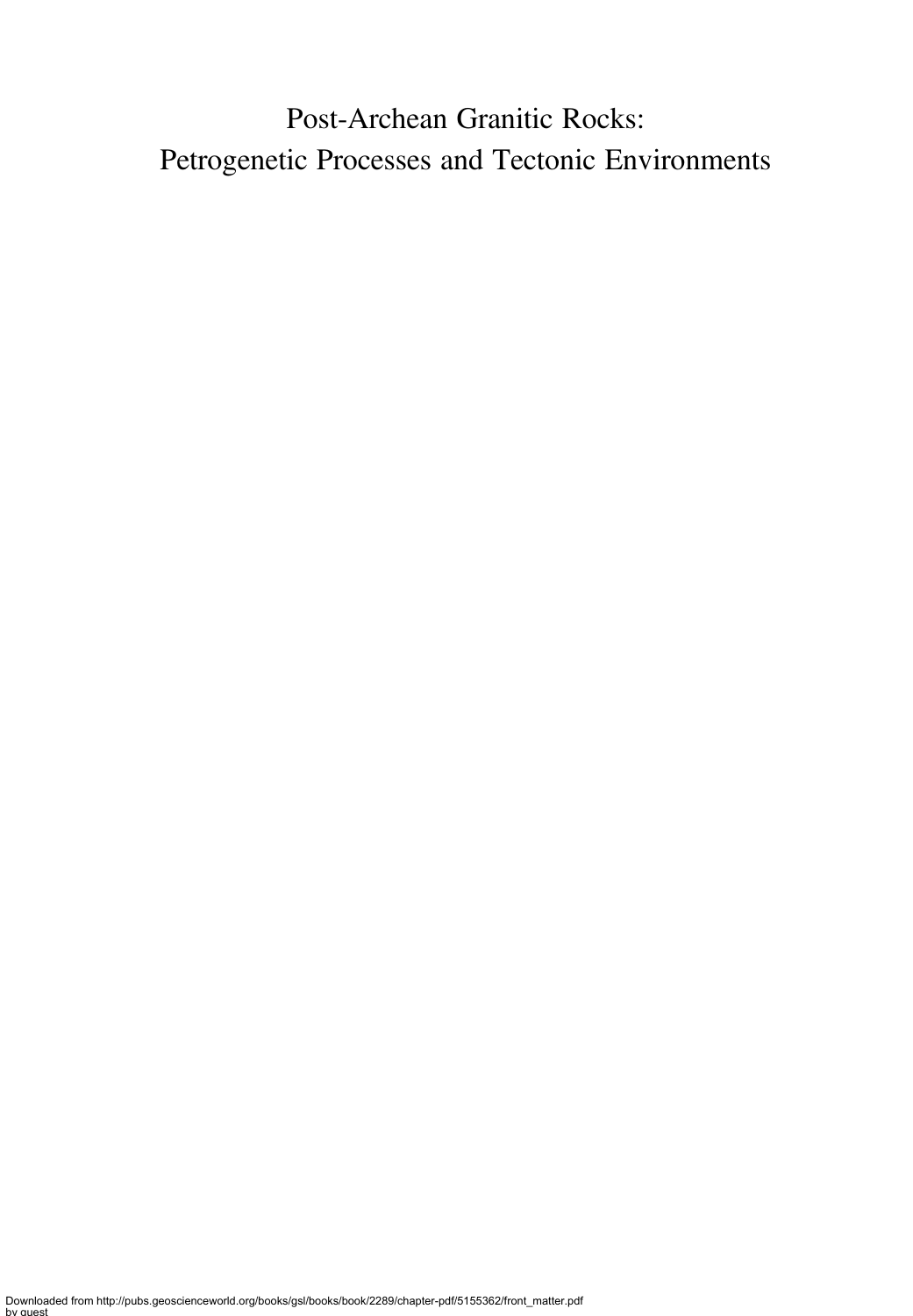## The Geological Society of London Books Editorial Committee

### Chief Editor

Rick Law (USA)

| SOCIETY BOOKS EQITORS      |
|----------------------------|
| Jim Griffiths (UK)         |
| Dan Le Heron (Austria)     |
| Mads Huuse (UK)            |
| Rob Knipe (UK)             |
| Phil Leat (UK)             |
| Teresa Sabato Ceraldi (UK) |
| Lauren Simkins (US)        |
| Randell Stephenson (UK)    |
| Gabor Tari (Austria)       |
| Mark Whiteman (UK)         |

Society Books Editors

Society Books Advisors Kathakali Bhattacharyya (India) Anne-Christine Da Silva (Belgium) Xiumian Hu (China) Jasper Knight (South Africa) Spencer Lucas (USA) Dolores Pereira (Spain) Virginia Toy (New Zealand) Georg Zellmer (New Zealand)

## Geological Society books refereeing procedures

The scientific and production quality of the Geological Society's books matches that of its journals. Since 1997, all book proposals are reviewed by two individual experts and the Society's Books Editorial Committee. Proposals are only accepted once any identified weaknesses are addressed.

The Geological Society of London is signed up to the Committee on Publication Ethics (COPE) and follows the highest standards of publication ethics. Once a book has been accepted, the volume editors agree to follow the Society's Code of Publication Ethics and facilitate a peer review process involving two independent reviewers. This is overseen by the Society Book Editors who ensure these standards are adhered to.

Geological Society books are timely volumes in topics of current interest. Proposals are often devised by editors around a specific theme or they may arise from meetings. Irrespective of origin, editors seek additional contributions throughout the editing process to ensure that the volume is balanced and representative of the current state of the field.

### Submitting a book proposal

More information about submitting a proposal and producing a book for the Society can be found at https:// www.geolsoc.org.uk/proposals.

It is recommended that reference to all or part of this book should be made in one of the following ways:

Janoušek, V., Bonin, B., Collins, W. J., Farina, F. and Bowden, P. (eds) 2020. Post-Archean Granitic Rocks: Petrogenetic Processes and Tectonic Environments. Geological Society, London, Special Publications, 491, https://doi.org/10.1144/SP491.0

Bonin, B., Janoušek, V. and Moyen, J.-F. 2020. Chemical variation, modal composition and classification of granitoids. Geological Society, London, Special Publications, 491, 9–51, https://doi.org/10.1144/ SP491-2019-138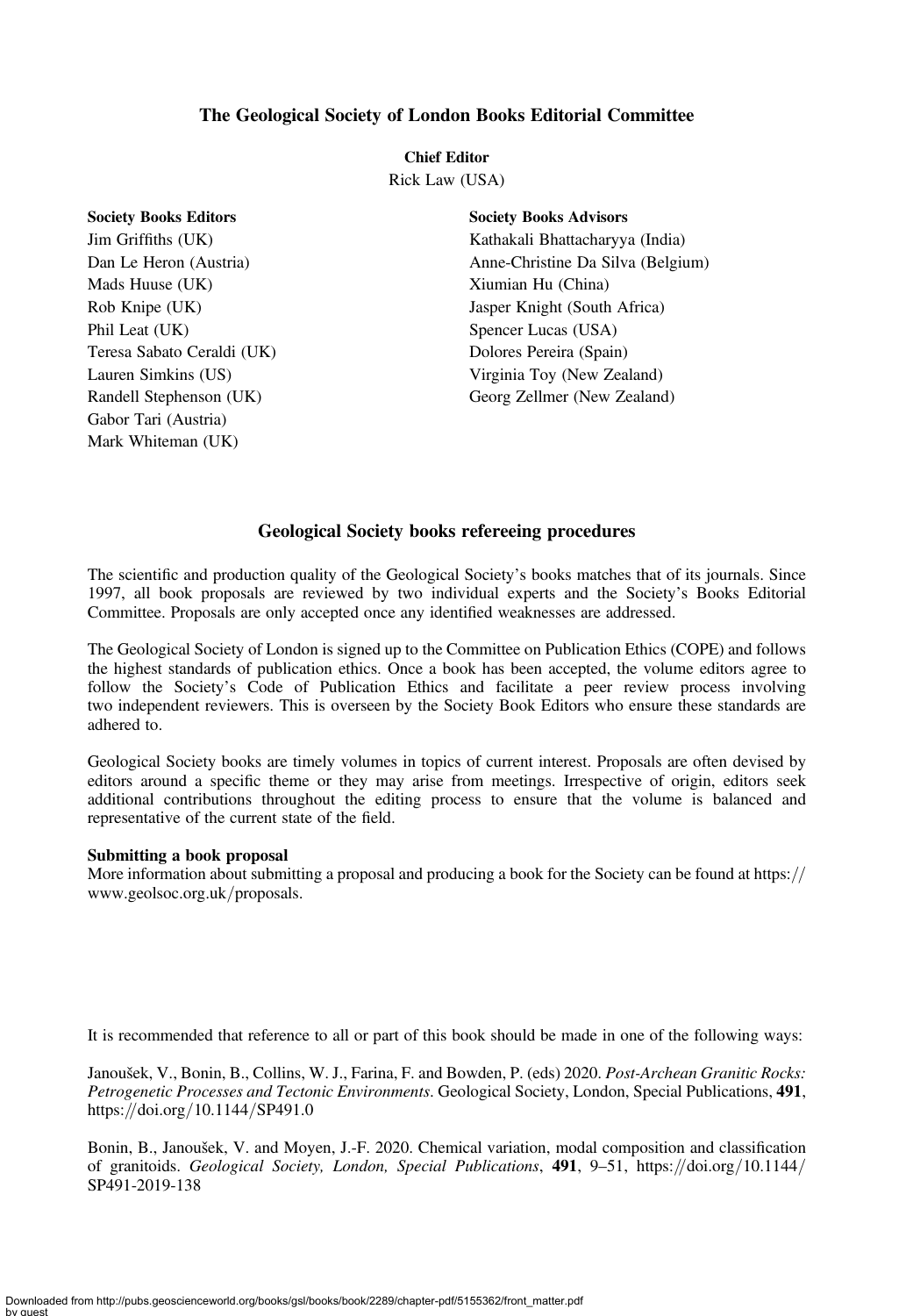Geological Society Special Publication No. 491

# Post-Archean Granitic Rocks: Petrogenetic Processes and Tectonic Environments

Edited by

V. Janoušek Czech Geological Survey, Czech Republic

> B. Bonin Université Paris-Saclay, France

W. J. Collins Curtin University, Australia

F. Farina Università degli Studi di Milano, Italy

and

P. Bowden Université Jean Monnet, France

> 2020 Published by The Geological Society London